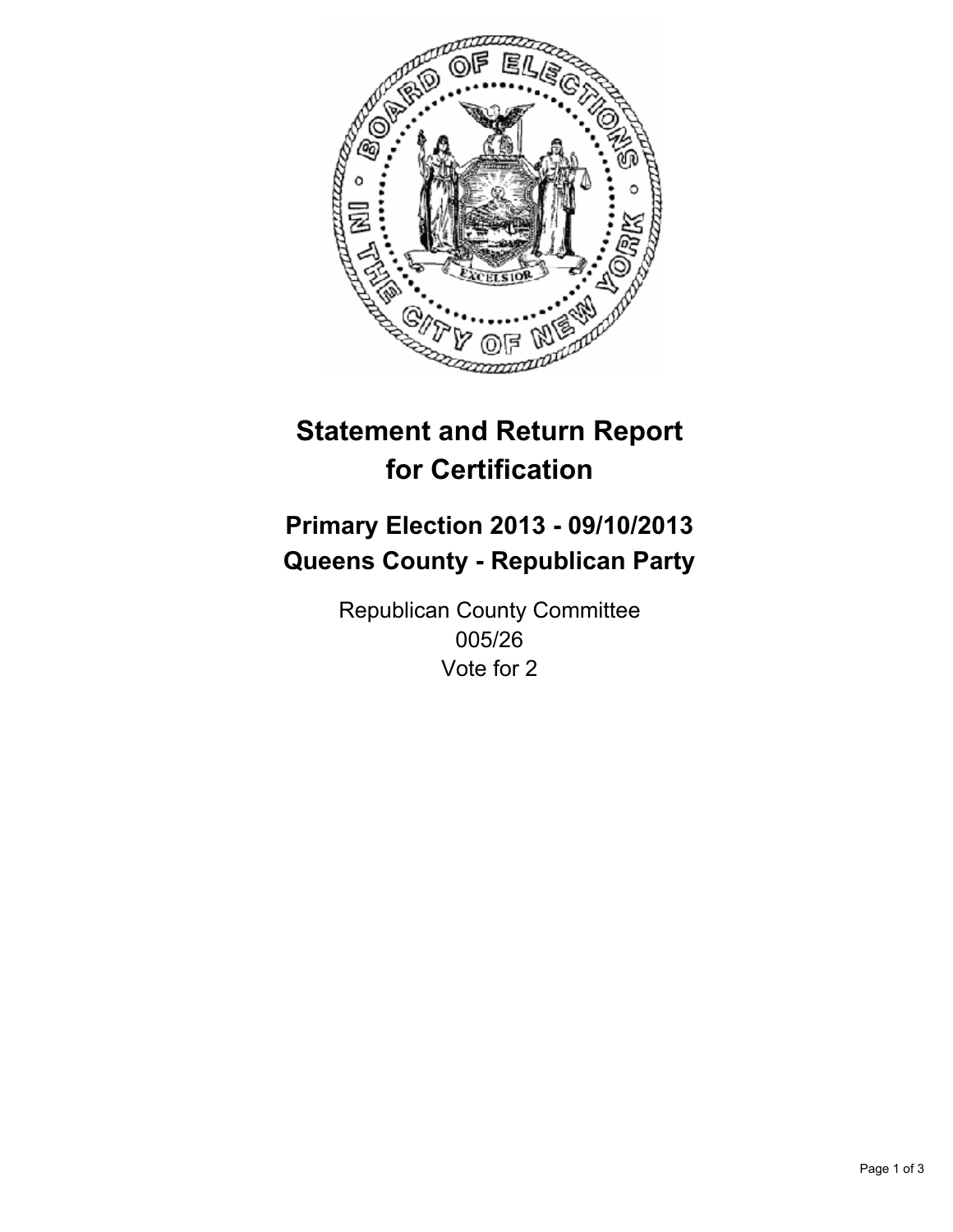

### **Assembly District 26**

| <b>EMERGENCY</b>      | 0  |
|-----------------------|----|
| ABSENTEE/MILITARY     | 0  |
| <b>FEDERAL</b>        | 0  |
| SPECIAL PRESIDENTIAL  | 0  |
| AFFIDAVIT             | 0  |
| PETER SUTICH          | 14 |
| <b>SILVANA SUTICH</b> | 10 |
| ANGELA ANTERI         | 14 |
| PETER ANTERI          | 6  |
| <b>Total Votes</b>    | 44 |